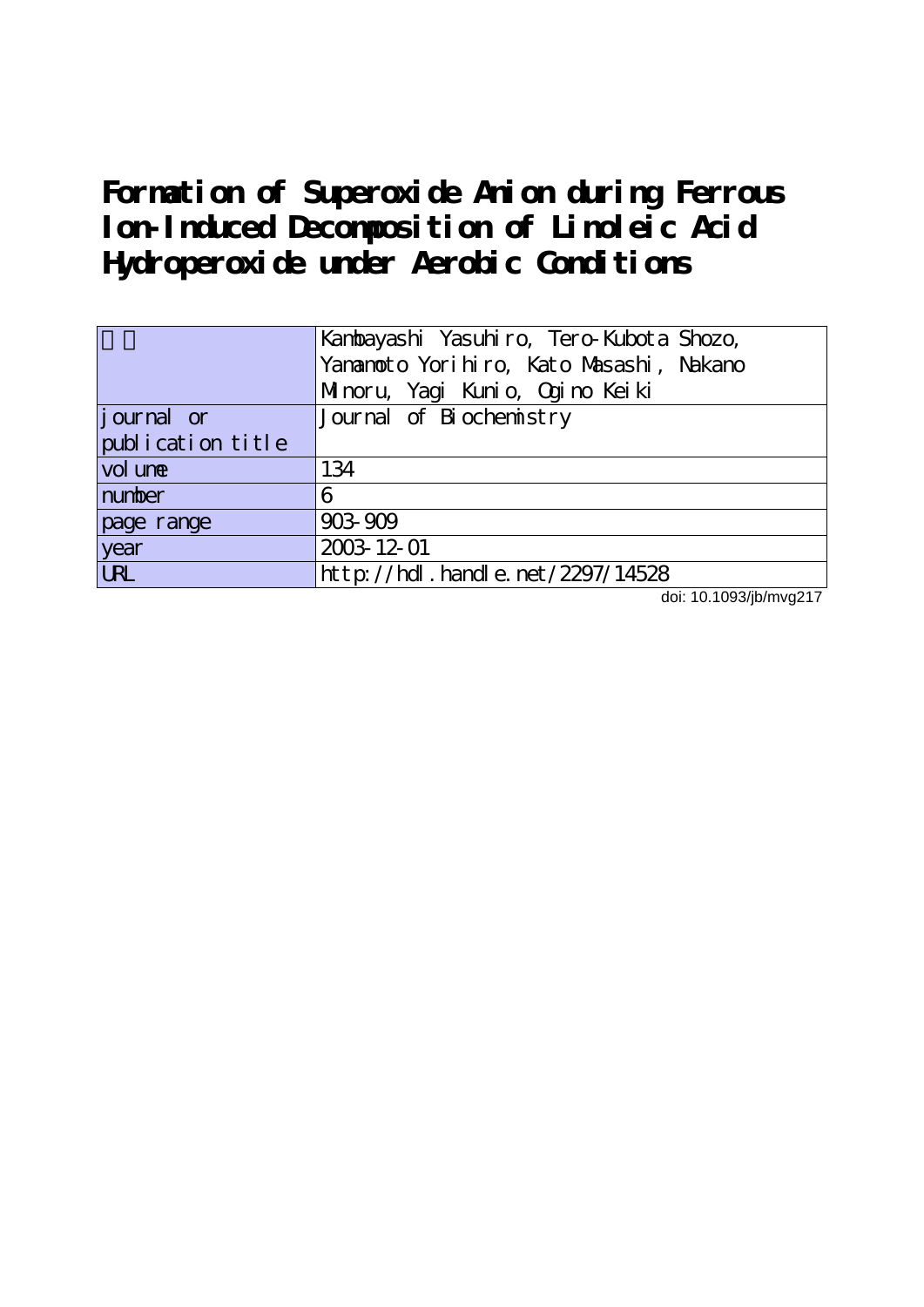# **Formation of Superoxide Anion during Ferrous Ion–Induced Decomposition of Linoleic Acid Hydroperoxide under Aerobic Conditions**

## **Yasuhiro Kambayashi\*[,1,2,](#page-1-0) Shozo Tero-Kubot[a3,](#page-1-0) Yorihiro Yamamoto[4](#page-1-0), Masashi Kato[2](#page-1-0), Minoru Nakano[1](#page-1-0), Kunio Yag[i5](#page-1-0) and Keiki Ogino[2](#page-1-0)**

<span id="page-1-0"></span>*1Department of Photon and Free Radical Research, Japan Immunoresearch Laboratories, 351-1 Nishiyokote-cho, Takasaki 370-0021; 2Department of Environmental and Preventive Medicine, Graduate School of Medical Science, Kanazawa University, 13-1 Takara-machi, Kanazawa 920-8640; 3Institute of Multidisciplinary Research for Advanced Materials, Tohoku University, Sendai 980-8577; 4School of Bionics, Tokyo University of Technology, 1404- 1 Katakura, Hachioji, Tokyo 192-0982; and 5Institute of Applied Biochemistry, Yagi Memorial Park, Mitake, Gifu 505-0116*

Received May 7, 2003; accepted October 22, 2003

**We studied the mechanism of formation of oxygen radicals during ferrous ioninduced decomposition of linoleic acid hydroperoxide using the spin trapping and** chemiluminescence methods. The formation of the superoxide anion  $(O_2^-)$  was veri**fied in the present study. The hydroxyl radical is also generated through Fenton type** decomposition of hydrogen peroxide produced on disproportionation of O<sub>2</sub> -. A car**bon-centered radical was detected using 5-(diethoxyphosphoryl)-5-methyl-1-pyrroline** *N***-oxide (DEPMPO) as a spin trap. Alkoxyl radical formation is essential for the conversion of linoleic acid hydroperoxide into the peroxyl radical by ferrous ion. It is** likely that the alkoxyl radical  $\text{[R}_{\text{1}}\text{CH}(\text{O})\text{R}_{\text{2}}\text{]}$  is converted into the hydroxylcarbon rad**ical [R1C· (OH)R2] in water, and that this carbon radical reacts with oxygen to give the** a-hydroxyperoxyl radical [R<sub>1</sub>R<sub>2</sub>C(OH)OO<sup>'</sup>], which decomposes into the carbocation  $\left[\mathbf{R}_{1}\mathbf{C}^{*}(\mathbf{OH})\mathbf{R}_{2}\right]$  and  $\mathbf{O}_{2}^{-}$ .

**Key words: ferrous ion–induced decomposition of linoleic acid hydroperoxide, hydrogen peroxide, hydroxyl radical, linoleic acid alkoxyl radical, superoxide anion.**

Abbreviations: DEPMPO, 5-(diethoxyphosphoryl)-5-methyl-1-pyrroline *N*-oxide; DEPMPO-OH, DEPMPOhydroxyl adduct; DEPMPO-OOH, superoxide anion adduct of DEPMPO; DMPO, 5,5-dimethyl-1-pyrroline *N*oxide; DMPO-OH, DMPO-hydroxyl adduct; DMPO-OOH, superoxide anion adduct of DMPO; ESR, electron spin resonance; HPLC, high performance liquid chromatography; HX, hypoxanthine; LA, linoleic acid; LO· , linoleic acid alkoxyl radical; LOH, linoleic acid hydroxide; LOO, linoleic acid peroxyl radical; LOOH, linoleic acid hydroperoxide; MCLA, 2-methyl-6-(*p*-methoxyphenyl)-3,7-dihydroimidazo[1,2-*a*]pyrazin-3-one; SOD, superoxide dismutase; XOD, xanthine oxidase.

The ferrous ion  $(Fe^{2+})$ –catalyzed decomposition of unsaturated fatty acid hydroperoxides is generally accepted to occur as shown in equation 1, in which the alkoxyl type radical and hydoxyl anion are produced (*[1](#page-7-0)*, *[2](#page-7-1)*).

$$
\text{LOOH} + \text{Fe}^{2+} \rightarrow \text{LO'} + \text{OH}^- + \text{Fe}^{3+} \tag{1}
$$

Using a spin trapping technique involving 5,5-dimethyl-1-pyrroline *N*-oxide (DMPO), however, Yagi *et al.* found that Fe2+-induced decomposition of linoleic acid hydroperoxide (LOOH) generates the hydroxyl radical (<sup>·</sup>OH) under aerobic conditions  $(3)$  $(3)$  $(3)$ . They suggested that  $Fe<sup>2+</sup>$  causes homolytic cleavage of the O-O bond of LOOH (Eq. 2).

$$
\text{LOOH} + \text{Fe}^{2+} \rightarrow \text{ LO}^{\cdot} + \text{ OH} + \text{Fe}^{2+} \tag{2}
$$

However, it is unlikely that  $Fe<sup>2+</sup>$  induces the homolysis of LOOH. There is a possibility that a consecutive chain reaction helps to yield · OH. Clarification of the reaction

mechanism is important because the  $Fe<sup>2+</sup>$ -catalyzed decomposition of unsaturated fatty acid hydroperoxides is one of the most fundamental reactions in free radical biochemistry.

Schaich and Borg (*[4](#page-7-3)*) and Chamulitrat *et al.* (*[5](#page-7-4)*) also reported the formation of a spin adduct, which was comparable with the DMPO-OH adduct formed during the Fe2+-catalyzed decomposition of methyl linoleate hydroperoxide under aerobic conditions. However, they proposed a different mechanism from equation 1. The former claimed that the electron spin resonance (ESR) spectrum of the DMPO-lipid alkoxyl radical spin adduct was identical to that of DMPO-OH. The latter claimed that most DMPO-OH was formed through ferric ion (Fe<sup>3+</sup>)-catalyzed nucleophilic addition of water to DMPO (*[6](#page-7-5)*), and/or by the reaction between DMPO and OH produced *via* the Fenton reaction (*[7](#page-7-6)*). These interpretations are in conflict. In these studies, only DMPO was used as the trapping reagent. Obviously, an ESR study with only one spin trap will not establish any mechanisms. For example, DMPO-OH is formed in various ways, as mentioned below. The superoxide anion (O<sub>2</sub> <sup>-</sup>) adduct of DMPO (DMPO-OOH) is a relatively short-lived spin adduct and is reduced to

<sup>\*</sup>To whom correspondence should be addressed. Tel: +81-76-265-2217, Fax: +81-76-234-4233, E-mail: kambayashi@pub.m.kanazawa-u.ac.jp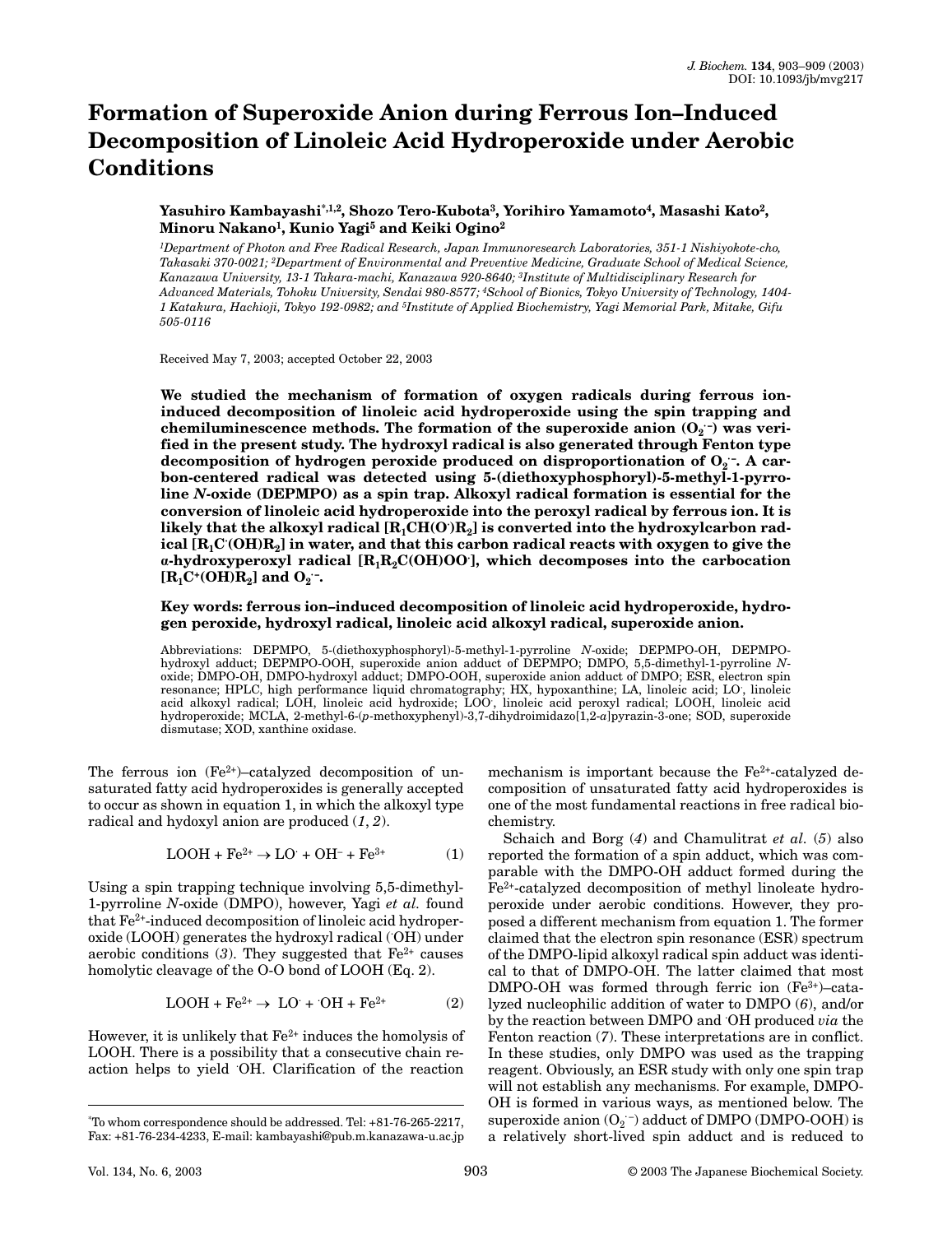DMPO-OH within a few min (*[8](#page-7-7)*). DMPO-OH is also formed through Fe2+-catalayzed decomposition of DMPO-OOH ([9](#page-7-8)). The reaction of singlet oxygen  $(^1O_2)$  with DMPO also gives DMPO-OH through a Fenton-like reaction (*[10](#page-7-9)*, *[11](#page-7-10)*). Furthermore, DMPO-OH is produced under unexpected conditions such as on the  $Fe^{2+} (12)$  $Fe^{2+} (12)$  $Fe^{2+} (12)$ ,  $Fe^{3+} (6)$  $Fe^{3+} (6)$  $Fe^{3+} (6)$ , or Fe3+-bleomycin complex- (*[13](#page-7-12)*) catalyzed oxidation of DMPO, or the photooxidation of DMPO (*[12](#page-7-11)*). This makes it difficult to determine how DMPO-OH is produced. Recently, 5-(diethoxyphosphoryl)-5-methyl-1-pyrroline *N*-oxide (DEPMPO) was developed as a new spin trap  $(14)$  $(14)$  $(14)$ . The  $O_2$ <sup>-</sup> spin adduct of DEPMPO (DEPMPO-OOH) is long-lived in comparison with DMPO-OOH (*[14](#page-7-13)*, *[15](#page-7-14)*). Although DEPMPO-OH is observed in the presence of DEPMPO and  $Fe<sup>3+</sup>$ , a carbon-centered radical is also detected (*[16](#page-7-15)*), unlike in the case where DMPO-OH is produced through Fe3+-catalyzed oxidation of DMPO. Therefore, DEPMPO is a useful spin trap for discriminating  $OH$  from  $O_2$ <sup>-</sup> in a solution in which the two species coexist.

The present study was undertaken to verify the oxygen radical formation mechanism during the  $Fe<sup>2+</sup>$ -catalyzed decomposition of LOOH under aerobic conditions, using the ESR spin trapping technique and the 2-methyl-6-(*p*methoxyphenyl)-3,7-dihydroimidazo[1,2-*a*]pyrazin-3-one (MCLA)–dependent chemiluminescence methods. We used DEPMPO in addition to DMPO as a spin trap in this study.

### MATERIALS AND METHODS

*Materials—*DMPO, lipoxidase (Type 1-B), superoxide dismutase (SOD, from bovine erythrocytes), catalase (from bovine liver), and uric acid were purchased from Sigma Chemical (St. Louis, MO). DEPMPO was obtained from *OXIS* International (Portland, OR). Ferrous sulfate  $(FeSO_4)$  heptahydrate and ferric chloride  $(FeCl_3)$  hexahydrate were purchased from Wako Pure Chemical Industries (Osaka). Linoleic acid (LA) and MCLA were obtained from Tokyo Chemical Industry (Tokyo). Solvents and other reagents were of the highest grade commercially available. LA was purified by high performance liquid chromatography (HPLC) before use. 13-Hydroperoxy-9-*cis*,11-*trans*-octadecadienoic acid (linoleic acid hydroperoxide; LOOH) was prepared using LA and lipoxidase, and LOOH was reduced to alcohol (LOH) with triphenylphosphine, and then the LOOH and LOH were purified by HPLC as previously described (*[17](#page-7-16)*). The concentration of LOOH was determined using a hydroperoxide-specific, isoluminol chemiluminescence assay with HPLC (HPLC-CL) (*[18](#page-7-17)*). The concentrations of LOOH and LOH were also determined using an assumed molar extinction coefficient at 234 nm, 28,000  $M^{-1}$  cm<sup>-1</sup> ([19](#page-7-18)). DMPO was purified by filtration with decolorizing activated carbon (Aldrich Chemical Company, Milwaukee, WI) immediately before use (*[8](#page-7-7)*, *[20](#page-7-19)*). The concentration of DMPO was determined using an assumed molar extinction coefficient at 234 nm, 7,700 M–1 cm–1 (*[21](#page-7-20)*). DEPMPO was used without further purification. The concentration of DEPMPO was calculated from its molecular weight.

*Spin Trapping of Free Radicals Produced during Fe2+- Catalyzed Decomposition of LOOH—*A reaction mixture  $(450 \text{ µl})$  containing  $2.5 \text{ mM }$  LOOH and  $613 \text{ mM }$  DMPO



Fig. 1. **ESR spectra of the DMPO-free radical spin adducts formed during the Fe2+-catalyzed decomposition of LOOH, and the effects of SOD and catalase thereon.** A: 2.2 mM LOOH  $+ 100 \mu M$  Fe<sup>2+</sup> + 613 mM DMPO, B: A – 2.2 mM LOOH, C: A + 0.5 μM SOD, D: A + 50 μg/ml catalase. Receiver gain: 2.5 × 10<sup>5</sup>; modulation frequency: 100 kHz; modulation amplitude: 1.011 G; conversion: 81.920 ms; time constant: 40.960 ms; sweep time: 83.883 s; microwave frequency: 9.779 GHz; microwave power: 7.73 mW; scan  $number: \times 10$ .

was prepared in 50 mM potassium phosphate buffer (pH 7.4) pretreated with CHELEX 100 (BIO-RAD Laboratories, Hercules, CA). LOOH-decomposition was initiated by the addition of  $\text{FeSO}_4$  (final concentration: 100  $\mu$ M) at 25C under aerobic conditions. LA or LOH was also used instead of LOOH. If necessary, SOD  $(0.5 \mu M)$ , catalase  $(50 \text{ }\mu\text{g/ml})$ , ethanol  $(16.7\%)$ , sodium azide  $(1 \text{ }\mathrm{mM})$ , or uric acid (100  $\mu$ M) was added to the reaction mixture. FeCl $_3$ and DEPMPO (20 or 40 mM) were used instead of  $\text{FeSO}_4$ and DMPO, respectively. An aliquot of the reaction mixture was transferred to a flat cell and ESR signals were measured with a BRUKER ESR spectrometer (ESP  $300E$ . Karlsruhe, Germany) at  $25^{\circ}$ C. The measurement conditions are given in each figure legend. To avoid photo-induced reactions, sample preparation and measurements were carried out under weak red light. If necessary, argon gas was introduced into a solution for 2 h under a nitrogen atmosphere in a glove box prior to the measurement. A reaction solution was transferred to a flat cell. ESR signals were measured at  $25^{\circ}$ C under atmospheric air after the flat cell had been sealed with a teflon seal under a nitrogen atmosphere.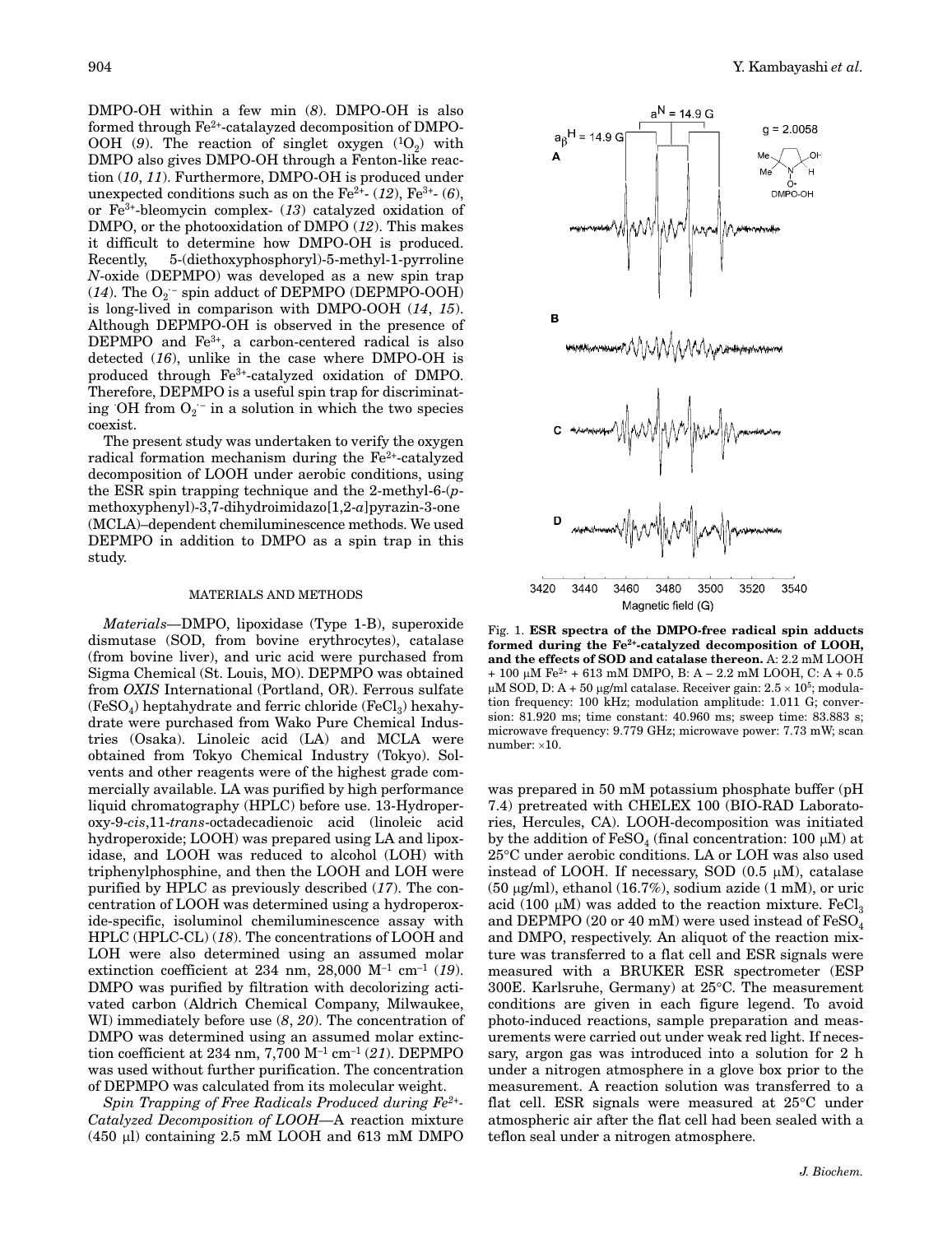

Magnetic field (G)



Fig. 2. **ESR spectra of the DEPMPOfree radical spin adducts formed during the Fe2+-catalyzed decomposition of LOOH, and the effects of SOD, catalase, and ethanol thereon.** o, x,  $\ddagger$ , and  $\Delta$  represent the DEPMPO-OH spin adduct, DEPMPO-OOH spin adduct, DEPMPO-carboncentered radical adduct, and DEPMPOhydroxyethyl spin adduct, respectively. A:  $2.2 \text{ mM }$  LOOH + 100  $\mu$ M Fe<sup>2+</sup> + 40 mM DEPMPO, B: A – 2.2 mM LOOH, C: A +  $0.5 \mu M$  SOD, D: A +  $50$  $\mu$ g/ml catalase, E: A + 16.7% ethanol. Receiver gain:  $2.5 \times 10^5$ ; modulation frequency: 100 kHz; modulation amplitude: 1.011 G; conversion: 81.920 ms; time constant: 40.960 ms; sweep time: 83.883 s; microwave frequency: 9.779 GHz; microwave power: 23.9 mW; scan  $number: \times 10$ .

3400 3420 3440 3460 3480 3500 3520 3540 3560 Magnetic field (G)

*Chemiluminescence during Fe2+-Catalyzed Decomposition of LOOH—*A reaction mixture (1 ml) comprising 50  $\mu$ M LOOH and 10  $\mu$ M MCLA in 50 mM potassium phosphate buffer (pH 7.4) pretreated with CHELEX 100 was placed in a luminescence reader (Type; BLR-301, Aloka, Tokyo). Chemiluminescence was detected after the addition of  $\text{FeSO}_4$  (final concentration: 2 µM) at 25°C under aerobic conditions. If necessary, SOD  $(0.5 \mu M)$ , catalase (20 µg/ml), sodium azide (1 mM), and/or DMPO (12 mM) were added to the reaction mixture. LA or LOH was also used instead of LOOH. Various concentrations of LA, LOH, LOOH, or  $FeSO<sub>4</sub>$  were also used, as described in the figure legends. If necessary, argon gas was introduced into a solution under atmospheric air for 30 min prior to the measurement. The effect of the  $FeSO_4/FeCl_3$  (Fe = 2 -M) ratio on chemiluminescence intensity was also examined.

*Yield of O2 · – during Fe2+-Catalyzed Decomposition of LOOH*—Hypoxanthine (HX;  $1 \times 10^{-3}$  U/ml,  $5 \times 10^{-3}$  U/ml, or  $1 \times 10^{-3}$  U/ml) and xanthine oxidase (XOD; 40  $\mu$ M) were incubated with cytochrome  $c$  (50  $\mu$ M) at 25°C, the change in absorbance of cytochrome *c* at 550 nm being monitored. The amount of  $O_2$  formed was calculated using the molar extinction coefficient of a reduced form of cytochrome *c* at 550 nm [21,100 M–1 cm–1 (*[22](#page-7-21)*)]. The values were compared with the integrated MCLA-dependent chemiluminescence intensity obtained under the same conditions except that MCLA  $(10 \mu M)$  was used instead of cytochrome  $c$  and the amount of  $O_2$ <sup>-</sup> formed per chemiluminescence intensity was calculated.

Chemiluminescence intensity was measured during 2  $\rm \mu M~Fe^{2+}$ -catalyzed decomposition of 36  $\rm \mu M~LOOH$  with 10  $\mu$ M MCLA in the presence or absence of 0.5  $\mu$ M SOD at 25°C. The change in LOOH was monitored by HPLC-CL  $\mu$  during 2  $\mu$ M Fe $^{2+}$ -induced decomposition of 36  $\mu$ M LOOH, and the amount of LOOH decomposed during the present reaction was obtained. The yield of  $\mathrm{O}_2$  - during Fe $^{2+}$ -catalyzed decomposition of LOOH was calculated with the

values obtained in the above experiments.  $[O_2^-$  formed] was calculated from the SOD-sensitive MCLA-dependent chemiluminescence intensity.

Yield of O<sub>2</sub> <sup>–</sup>  $(\%)$  $=[O_2$ <sup>-</sup> formed] (µM)/[LOOH decreased] (µM) × 100

#### RESULTS

*Spin Trapping of Free Radicals Produced during Fe2+- Catalyzed Decomposition of LOOH under Aerobic Conditions—*Fig. [1A](#page-7-23) shows the ESR spectrum obtained during the Fe2+-induced decomposition of LOOH in the presence of DMPO. The hyperfine splitting constants of major signals were  $a^N = a_\beta$ <sup>H</sup> = 14.9 G,  $g = 2.0058$ , which were identical with those of DMPO-OH ( $a^N = a_\beta^H = 15.0$  G,  $g =$ 2.0062) (*[23](#page-7-22)*). The DMPO-OH signal was not observed when LOOH was removed from the above system (Fig. [1](#page-7-23)B). The DMPO-OH signal intensity was decreased with the addition of SOD (Fig. [1C](#page-7-23)) and was substantially decreased on the addition of catalase (Fig. [1](#page-7-23)D). Chamulitrat *et al.* reported comparable results with catalase, although they used methyl linoleate hydroperoxide instead of LOOH (*[5](#page-7-4)*). Separate experiments involving  $\rm HPLC\text{-}CL$  showed that catalase (50  $\rm \mu g)$  did not decompose LOOH to the linoleic acid alkoxyl radical (LO· ) or linoleic acid peroxyl radical (LOO· ) (data not shown).

To obtain clearer ESR signals, we used DEPMPO as a spin trap instead of DMPO. Fig. [2](#page-7-23)A shows the ESR spectrum obtained during the  $Fe<sup>2+</sup>$ -catalyzed decomposition of LOOH in the presence of DEPMPO under aerobic conditions. The ESR spectrum consists of the signals of three kinds of spin adducts: the DEPMPO-hydroxyl adduct  $(DEPMPO-OH)$  (o;  $a^N = 14.0$  G,  $a_\beta^H = 13.0$  G,  $a^P = 47.4$  G,  $g$  $= 2.0059$  (*[14](#page-7-13)*), the DEPMPO-OOH adduct (x;  $a^N = 13.4$  G,  $a_{\beta}$ <sup>H</sup> = 11.9 G,  $a^P$  = 52.5 G,  $g$  = 2.0059) (*[14](#page-7-13)*), and the carboncentered spin adduct of DEPMPO ( $\ddagger$ ;  $a^{\text{N}}$  = 14.5 G,  $a_{\beta}^{\text{H}}$  = 22.0 G,  $a^P = 46.0$  G,  $g = 2.0061$ ). The assignment of each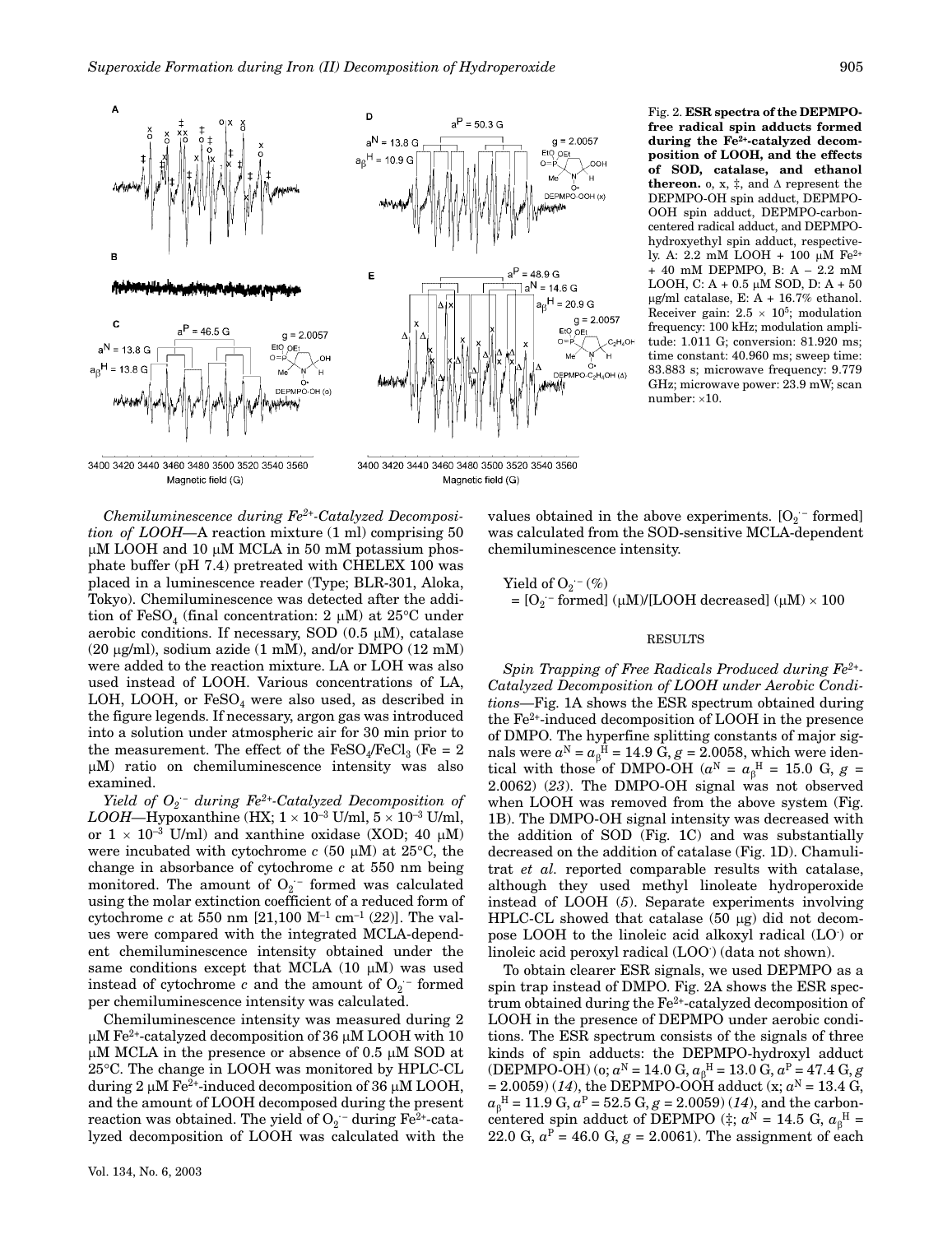

Fig. 3. **The effects of SOD (0.5 M), catalase (20 g/ml), sodium azide (1 mM), and/or histidine (10 mM) on the chemiluminescence observed during the 2 M Fe2+-catalyzed decomposition of 50 M LOOH in the presence of 10 M MCLA at 25**-**C under atomospheric air.** The *P* values were obtained by comparison with a control, using a paired t test.

was confirmed by means of quenching reactions with SOD, catalase and ethanol, as described below. These signals were not observed when DEPMPO was incubated with only  $Fe^{2+}$  (Fig. [2B](#page-7-23)). The addition of SOD reduced the DEPMPO-OOH signal intensity (x; Fig. [2](#page-7-23)C). The addition of catalase substantially decreased the DEPMPO-OH

signal intensity (o; Fig. [2](#page-7-23)D). The addition of ethanol to the reaction mixture as an OH scavenger gave the ESR spectrum shown in Fig. [2E](#page-7-23). The signals enhanced by the addition of ethanol were identified as those of the DEPMPO adduct of the hydroxyethyl radical  $[\Delta;$  $DEPMPO-CH(CH<sub>3</sub>)OH$ ] ( $a<sup>N</sup> = 14.6$  G,  $a<sub>\beta</sub><sup>H</sup> = 21.1$  G,  $a<sup>P</sup> =$ 49.6 G, *g* = 2.0058; our unpublished data). The ESR parameters of DEPMPO-CH(CH<sub>3</sub>)OH are nearly identical to those of the carbon-centered spin adduct of DEPMPO obtained in the decomposition reaction. The present spin trapping experiments suggest the generation of  $\mathrm{O}_2$  ,  $\mathrm{OH}$ ,  $\mathrm{H}_2\mathrm{O}_2$ , and the carbon-centered radical during the Fe2+-catalyzed decomposition of LOOH under aerobic conditions.

*Chemiluminescence during Fe2+-Catalyzed Decomposition of LOOH under Aerobic Conditions—*The formation of  $O_2$ <sup>-</sup> during the present reaction was also examined using MCLA, which is a specific chemiluminescence probe for  $O_2$ <sup>-</sup> and <sup>1</sup> $O_2$  ([24](#page-7-24)). Fig. [3](#page-7-23) depicts the relative intensity of MCLA-dependent chemiluminescence observed during the  $Fe<sup>2+</sup>$ -catalyzed decomposition of LOOH under various conditions. The addition of SOD to the control reaction mixture significantly decreased the MCLA-dependent chemiluminescence intensity, suggesting the involvement of  $O_2$ <sup>-</sup> formation. Since catalase, sodium azide and histidine did not affect the chemiluminescence intensity, hydrogen peroxide  $(H_2O_2)$  and  ${}^{1}O_2$ 



Fig. 4. **(A)** The effects of the Fe<sup>2+</sup> concen**tration on the MCLA-dependent chemiluminescence observed during the ferrous ion–catalyzed decomposition of 50**  $\mu$ M LOOH at 25<sup>o</sup>C in the presence ( $\Delta$ ) **and absence (o) of SOD.** The *P* values were obtained through a paired t test, that compared the results in the presence and absence of SOD. **(B) The effect of the ratio between FeSO<sub>4</sub> and FeCl<sub>3</sub> (Fe = 2**  $\mu$ **M) on the chemiluminescence intensity observed during the iron-catalyzed decomposition of 50 M LOOH.** The *P* values were obtained through a paired t test involving comparison with the  $FeSO<sub>4</sub>$  (without FeCl3) system. **(C) Chemiluminescence observed in the presence of 10 M** MCLA,  $50 \mu M$  LOOH, and  $FeSO<sub>4</sub>$  in  $50$ **mM potassium phosphate buffer (pH 7.4) at 25°C.** 20  $\upmu$ M FeSO $_4$  was added at each point indicated by an arrow.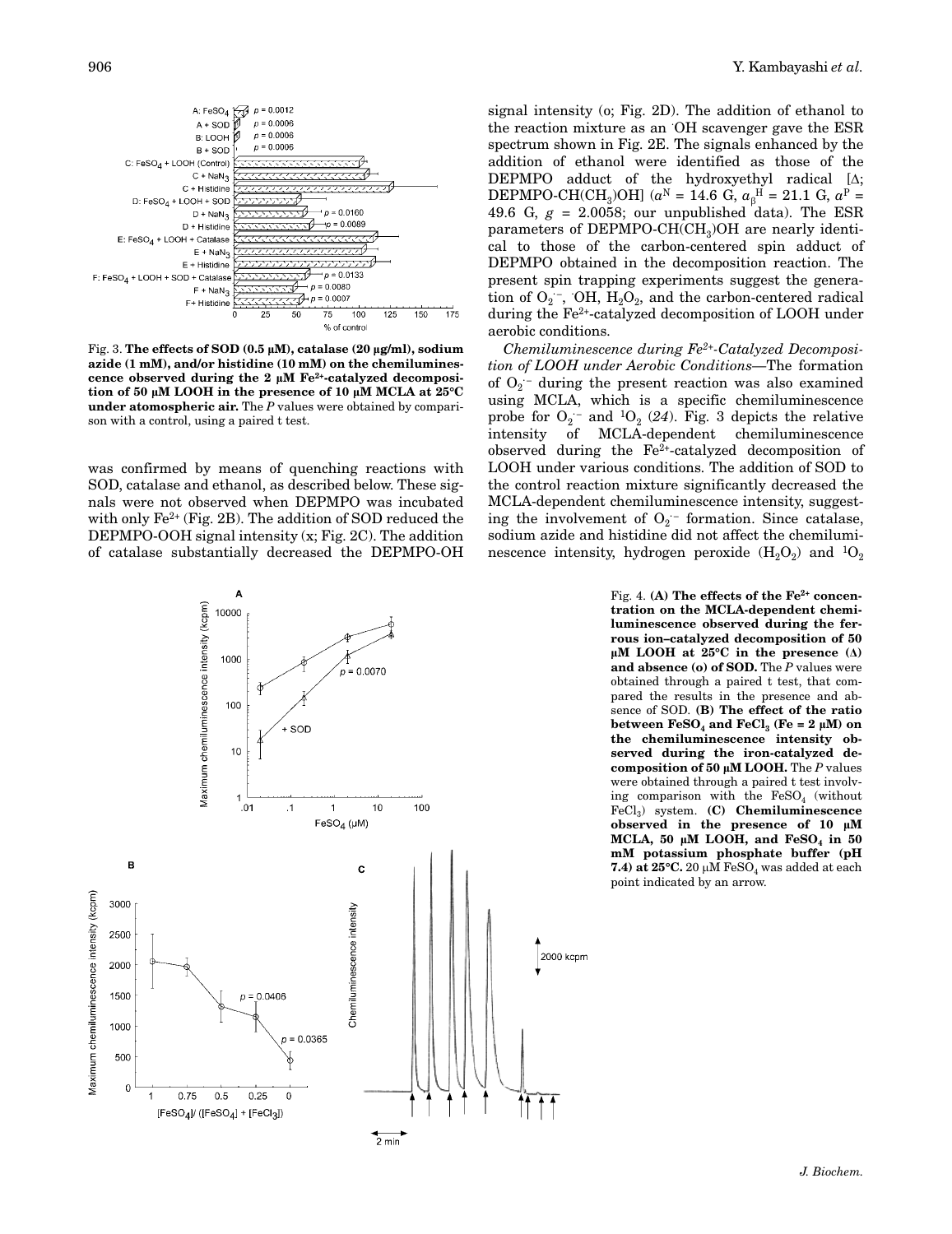

Fig. 5. **The effects of the LA, LOH and LOOH concentrations on the MCLA-dependent chemiluminescence observed during the reaction between 2 M ferrous ion and LA, LOH, and** LOOH at 25°C. The P values were obtained through a paired t test involving comparison with the LOOH system.

were not contributors to the emission. Judging from the time-dependent change in the LOOH concentration [as monitored by HPLC-CL  $(18)$  $(18)$  $(18)$ ], the Fe<sup>2+</sup>-catalyzed decomposition of LOOH in potassium phosphate buffer stopped within an extremely short time (data not shown), probably because Fe<sup>2+</sup> was chelated by phosphate and/or converted to ferric hydroxide  $[Fe(OH)_3]$ , which is poorly soluble in water (*[1](#page-7-0)*). The addition of DMPO (12 mM) had no effect on the chemiluminescence intensity (data not shown). This was due to the relatively small second-order rate constant of the reaction between  $\mathrm{O}_2$  - and DMPO (10  $M^{-1}$  s<sup>-1</sup> at pH 7.8, [25](#page-7-25)<sup>o</sup>C) (25) in comparison with that of the reaction between MCLA and  $\mathrm{O_2}^-(2.2\times 10^5\ \mathrm{M^{-1}\ s^{-1}}$  at pH 7, 20°C; K. Akutsu and K. Fujimori, unpublished data).

Strong emission was not observed for the system with  $MCLA + Fe<sup>2+</sup>$  or  $MCLA + LOOH$ . The chemiluminescence intensity observed during the decomposition of LOOH by  $Fe<sup>2+</sup>$  was dependent on the  $FeSO<sub>4</sub>$  concentration (Fig. [4](#page-7-23)A). SOD decreased the chemiluminescence intensity but DMPO did not (data not shown). The effect of the ratio between  $\text{FeSO}_4$  and  $\text{FeCl}_3$  on the chemiluminescence observed during the  $2 \mu M$  iron-catalyzed decomposition of LOOH was examined (Fig. [4B](#page-7-23)). When more  $FeSO<sub>4</sub>$  was in the reaction mixture, stronger chemiluminescence was observed. Moreover, the addition of 0.1–0.4  $\mu$ M  $\text{FeCl}_3$  to the reaction mixture containing 2  $\mu$ M FeSO<sub>4</sub>, 50  $\mu$ M LOOH, and 10  $\upmu$ M MCLA had no effect on the chemiluminescence intensity (data not shown). On the other hand, chemiluminescence was observed whenever 20  $\upmu$ M FeSO $_4$ was added to the solution containing 10  $\mu$ M MCLA and 50 µM LOOH until LOOH was completely decomposed (Fig. [4](#page-7-23)C). MCLA was not completely consumed during this experiment (data not shown). These results suggest that  $\text{FeSO}_4$ , not  $\text{FeCl}_3$ , was necessary for  $\text{O}_2$  – production. The intensity of the chemiluminescence was also dependent on the LOOH concentration (Fig. [5\)](#page-7-23). Concentration-



3400 3420 3440 3460 3480 3500 3520 3540 3560 Magnetic field (G)

Fig. 6. **The effect of argon gas on the DEPMPO-OOH signal intensity obtained during the 100 M ferrous ion–catalyzed decomposition of 2.2 mM LOOH in the presence of 20 mM DEPMPO at 25**-**C.** ESR spectra were measured at 25C under atmospheric air. o and x represent the DEPMPO-OH spin adduct and DEPMPO-OOH spin adduct, respectively. A: No treatment, B: Argon gas bubbling. Receiver gain:  $5.0 \times 10^5$ ; modulation frequency: 100 kHz; modulation amplitude: 2.018 G; conversion: 81.920 ms; time constant: 40.960 ms; sweep time: 83.886 s; microwave frequency: 9.779 GHz; microwave power: 9.7 mW; scan number: -20.

dependency of the chemiluminescence intensity was, however, not observed when LA or LOH was used instead of LOOH. Also, an ESR signal was not observed for the system with LA or LOH (data not shown). These results show that LOOH is necessary for the production of  $\mathrm{O}_2$  – in this system, and hydroperoxide, not carboxylic group– containing compounds for chelating iron, is important for the production of  $\mathrm{O_2}^-$  during the Fe $^{2+}$ -catalyzed decomposition of LOOH. Comparable but weak ESR signals and MCLA-dependent chemiluminescence were observed when  $Fe^{3+}$  was used instead of  $Fe^{2+}$  (data not shown).

*Yield of O2 · – during Fe2+-Catalyzed Decomposition of*  $\emph{LOOH}$ —We estimated the approximate ratio of O<sub>2</sub><sup>-</sup> formed to LOOH decomposed. One count of MCLAdependent chemiluminescence intensity corresponded to 1 fmol/ml of  $O_2$ <sup>-</sup> formed. The integrated MCLA-dependent chemiluminescence intensity obtained during the 2  $\mu$ M Fe $^{2+}$ -catalyzed decomposition of 36  $\mu$ M LOOH was  $127 \pm 26$  kcounts (mean  $\pm$  SD,  $n = 3$ ). In the presence of  $0.5 \mu$ M SOD, the integrated chemiluminescence intensity was  $23 \pm 5$  kcounts (mean  $\pm$  SD,  $n = 3$ ). The difference was 104 kcounts. This corresponds to 104 pmol/ml of  $O_2$ formed. Since 10% of LOOH was decomposed during the  $reaction$  (data not shown), the  $O_2$   $\bar{\ }$  formed in this system corresponded to 2.9% of LOOH decomposed.

*Effect of Argon Gas in the Solvent on the Intensity of the Spin Adduct Formed during Fe2+-Catalyzed Decomposition of LOOH—*Figure [6](#page-7-23) shows the effect of argon gas,  $introduced$  into the solvent, on the formation of  $O_2$  – during the Fe2+-catalyzed decomposition of LOOH. Argon gas bubbled into each solution for 2 h under a nitrogen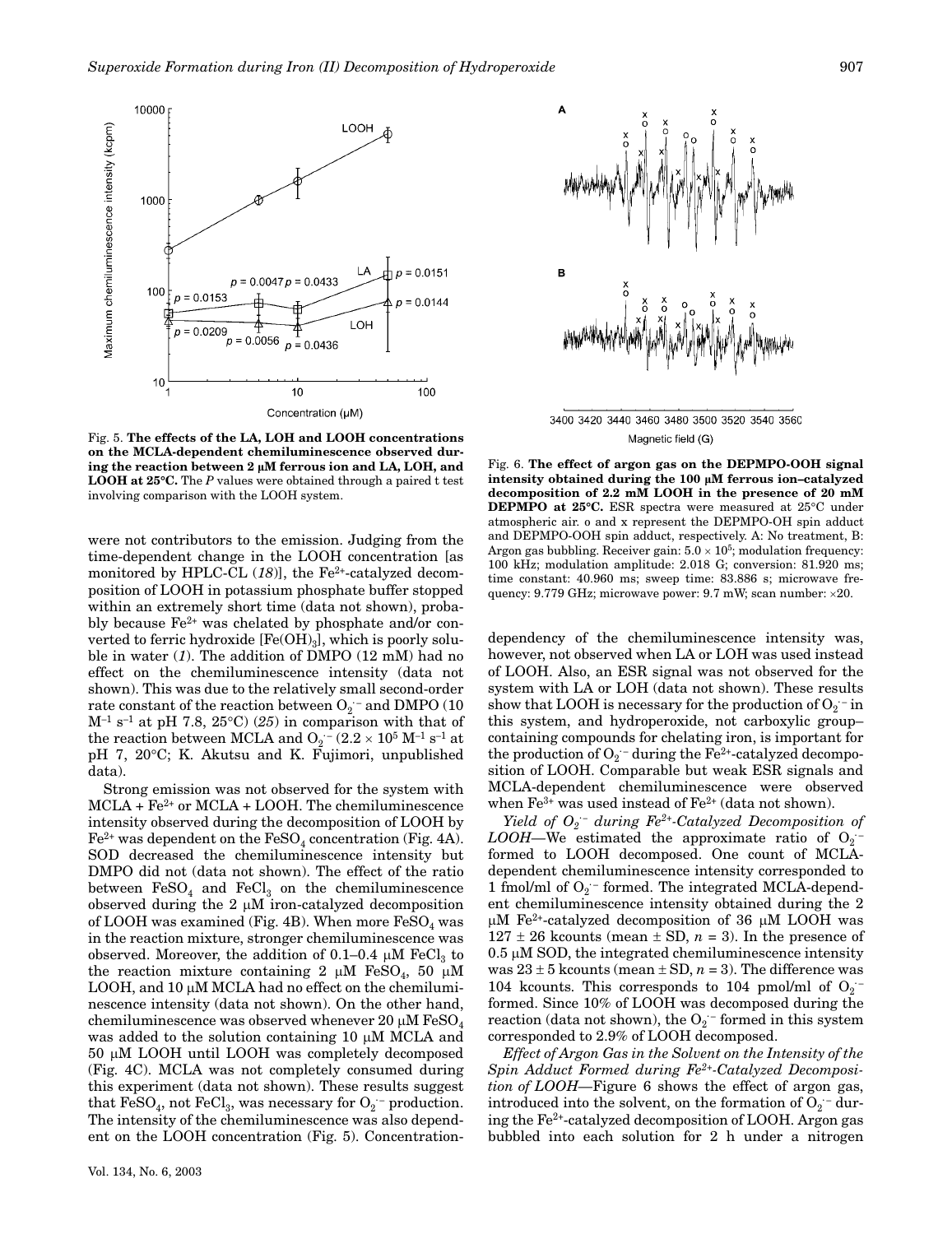

Scheme 1. **Proposed mechanism for the formation of the superoxide anion and other active oxygen species during the ferrous ion-catalyzed decomposition of linoleic acid hydroperoxide under aerobic conditions.**

atmosphere decreased the ESR signal intensities of  $\text{DEPMPO}$  adducts (DEPMPO-OOH:  $\alpha_\beta^H = 10.7 \, \text{G}, \, \alpha^N =$ 13.8 G,  $a^P = 50.0$  G; DEPMPO-OH:  $a_\beta^H = 13.8$  G,  $a^N = 13.6$ G,  $a^P = 46.9$  G). A weak ESR signal was observed in this case since oxygen might remain in the solution and/or the Fe3+-catalyzed nucleophilic attack of water on DEPMPO might occur. The intensity of MCLA-dependent chemiluminescence observed during the Fe<sup>2+</sup>-catalyzed decomposition of LOOH was also decreased to two-thirds by argon gas bubbling for 30 min under atmospheric air (data not shown).

#### DISCUSSION

The present study has shown that  $O_2^-$ ,  $H_2O_2$ , OH, and the carbon-centered radical are formed during the  $Fe<sup>2+</sup>$ catalyzed decomposition of LOOH under aerobic conditions. Therefore, DMPO-OH is suggested to be formed through the reaction between DMPO and · OH produced *via* the Fenton reaction. Catalase, however, did not suppress the formation of DMPO-OH and DEPMPO-OH completely. Parts of the observed DMPO-OH and DEPMPO-OH might be produced *via* other pathways. Koga *et al.* reported ([26](#page-7-26)) that  ${}^{1}O_{2}$  is formed during the Fe3+-catalyzed decomposition of LOOH, probably *via* the Russell mechanism (*[27](#page-7-27)*). The formation of DMPO-OH during the reaction between DMPO and  ${}^{1}O_{2}$  has also been reported ([10](#page-7-9), [11](#page-7-10)). However, no effect of an  ${}^{1}O_{2}$ quencher (sodium azide, uric acid, or histidine) on the ESR signal (data not shown) or chemiluminescence intensity was observed in the present study. Schaich and Borg reported that the spectrum of the DMPO-lipid alkoxyl radical was identical to that of DMPO-OH (*[4](#page-7-3)*), but this appears not to be correct since the DMPO-linoleic acid alkoxyl radical spin adduct spectrum reported recently (*[28](#page-7-28)*) was different from the DMPO-OH spectrum.

The main radical species formed during the  $Fe<sup>2+</sup>$ -catalyzed decomposition of LOOH is LO· (*[1](#page-7-0)*, *[2](#page-7-1)*). Therefore, MCLA may react with LO· , the MCLA radical may be formed, and light may be emitted, although MCLA is known as a specific probe for the chemiluminescent detection of  $O_2$  <sup>–</sup> and <sup>1</sup> $O_2$  ([24](#page-7-24)). Since the reaction between the MCLA radical and molecular oxygen is significantly

slower than that of dimerization of the MCLA radical (*[29](#page-7-29)*), MCLA does not react with oxygen to emit light in the present system. Therefore, the MCLA-dependent chemiluminescence observed in this study was caused by  $O_2$  –.

Since each ESR spectrum was obtained by the accumulation of ten spectra obtained consecutively (each scan took 83.883 s), measurement was continued after the reaction had been stopped. On the other hand, the halflife of DMPO-OOH is 60 s (*[25](#page-7-25)*) and that of DEPMPO-OOH is 890 s (*[14](#page-7-13)*). Therefore, DMPO-OOH decomposed into DMPO-OH during the measurement and DEPMPO-OOH remained. For these reasons, the DEPMPO-OOH spin adduct, but not the DMPO-OOH one, might be observed during the  $Fe<sup>2+</sup>$ -catalyzed decomposition of LOOH.

The present study has shown that LOOH was needed for the formation of  $O_2$ <sup>-</sup> during the decomposition of LOOH by Fe<sup>2+</sup>. Our results also show that  $Fe^{2+}$  was needed for  $\mathrm{O_2}$  <sup>–</sup> formation. The Fe $^{2+}$ -catalyzed reduction of triplet oxygen to  $O_2$ <sup>-</sup> ([1](#page-7-0)) contributed only slightly to the formation of  $O_2$ <sup>-</sup> in the present study (Figs. [1–3](#page-7-23)). On the other hand, introducing argon gas into the solvent reduced the intensity of both the ESR signal (Fig. [6\)](#page-7-23) and the MCLA-dependent chemiluminescence (data not shown) observed during the Fe<sup>2+</sup>-catalyzed decomposition of LOOH. These results suggest that oxygen dissolved in the solution, in addition to the reaction intermediate generated during the decomposition of LOOH, plays an important role in the production of  $O_2$ <sup>-</sup> in the present reaction system.

Recently, it was suggested that primary alkoxyl radicals  $(RCO<sup>+</sup>)$  are converted into  $\alpha$ -hydroxylcarbon-centered radicals through an unusual 1,2-H-atom shift in the presence of water (*[30](#page-7-30)*), and the carbon-centered radicals react with dioxygen to yield  $\alpha$ -hydroxyperoxyl radicals (*[30](#page-7-30)*, *[31](#page-7-31)*). It is well known that a number of peroxyl radicals decompose into carbocations and  $\mathrm{O}_2$  -. Therefore, we tentatively propose the mechanism of  $O_2$  formation shown in Scheme [1.](#page-7-33) Conversion of LO $\rm [R_1CH(O^+)R_2]$  into a hydroxycarbon-centered radical  $[R_1C^+(OH)R_2]$  in water may occur, although it is a secondary alkoxyl radical. In fact, a carbon-centered radical was detected during the Fe2+-catalyzed decomposition of LOOH under anaerobic conditions (*[32](#page-7-32)*). In the present spin trapping experiments involving DEPMPO, the carbon-centered radical was also detected during the reaction. Then, the hydroxyperoxy radical  $[R_1COO (OH)R_2]$  formed through the reaction between this carbon-centered radical and molecular oxygen may decompose into a carbocation  $[R_1C^*(OH)R_2]$  and  $O_2$  –.

Finally, in this study we have demonstrated for the first time the mechanism of formation of  $O_2$  – (as distinct from the  $Fe^{2+}$ -catalyzed reduction of oxygen) during the Fe2+-induced decomposition of LOOH under aerobic conditions.

We wish to thank Dr. Yasuhiro Kobori of Tohoku University for the advice to Y.K. regarding the ESR technique.